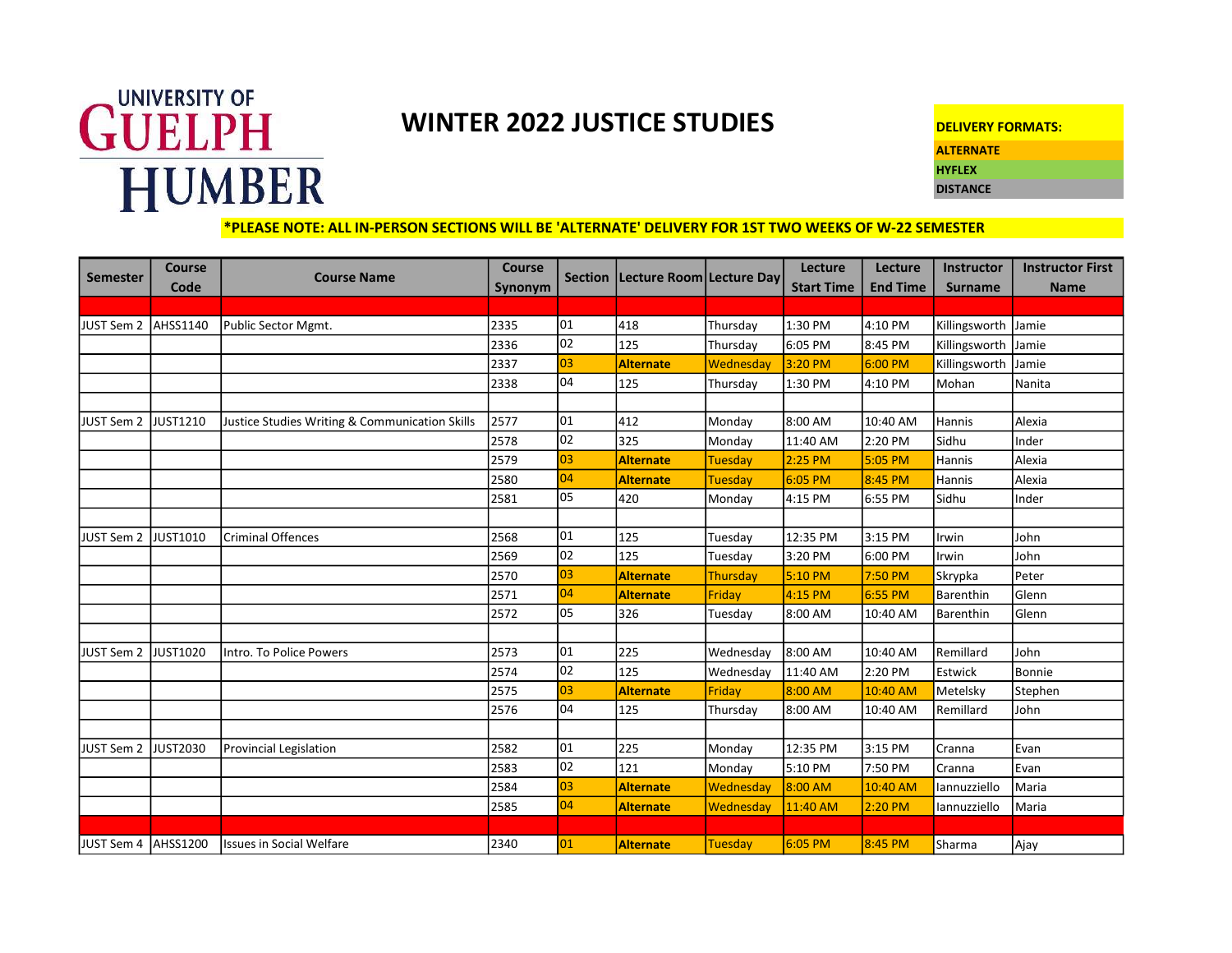|                       |                 |                            | 2341 | 02              | 324              | Tuesday        | 5:10 PM   | 7:50 PM   | Mohan      | Nanita            |
|-----------------------|-----------------|----------------------------|------|-----------------|------------------|----------------|-----------|-----------|------------|-------------------|
|                       |                 |                            | 2342 | $\overline{03}$ | 326              | Tuesday        | 4:15 PM   | 6:55 PM   | Stern      | Nathan            |
|                       |                 |                            | 2343 | 04              | <b>Alternate</b> | Tuesday        | 2:25 PM   | 5:05 PM   | Babando    | Jordan            |
|                       |                 |                            | 2344 | $\overline{05}$ | <b>Alternate</b> | <b>Monday</b>  | 2:25 PM   | 5:05 PM   | Babando    | Jordan            |
|                       |                 |                            |      |                 |                  |                |           |           |            |                   |
| <b>JUST Sem 4</b>     | AHSS2110        | Criminological Theory I    | 2372 | 01              | 126              | Monday         | 5:10 PM   | 7:50 PM   | Stone      | Shara (Sharonnee) |
|                       |                 |                            | 2373 | 02              | 411              | Monday         | 2:25 PM   | 5:05 PM   | Stone      | Shara (Sharonnee) |
|                       |                 |                            | 2374 | 03              | 122              | Wednesday      | 11:40 AM  | 2:20 PM   | Singh      | Jasdeep (Jessy)   |
|                       |                 |                            | 2375 | 04              | <b>Alternate</b> | Wednesday      | 8:00 AM   | 10:40 AM  | Skrypka    | Peter             |
|                       |                 |                            | 2376 | 05              | 126              | Monday         | 11:40 AM  | 2:20 PM   | Crognale   | Amanda            |
|                       |                 |                            |      |                 |                  |                |           |           |            |                   |
| JUST Sem 4            | JUST2040        | Police Governance (PF)     | 2586 | 01              | 419              | Wednesday      | 2:25 PM   | 5:05 PM   | Follert    | Rick              |
|                       |                 |                            | 2587 | 02              | 419              | Wednesday      | 10:45 AM  | 1:25 PM   | Follert    | Rick              |
|                       |                 |                            | 2588 | $\overline{03}$ | <b>Alternate</b> | <b>Tuesday</b> | 5:10 PM   | 7:50 PM   | Stephen    | Rowland           |
|                       |                 |                            |      |                 |                  |                |           |           |            |                   |
| JUST Sem 4            | JUST2050        | <b>Community Service I</b> | 2589 | 0101            | 123 - HYFLEX     | Thursday       | 10:45 AM  | 11:35 AM  | Singh      | Jasdeep (Jessy)   |
|                       |                 |                            |      |                 | Off-Campus       | Friday         | 8:00 AM   | 5:10 PM   |            |                   |
|                       |                 |                            | 2590 | 0202            | 123 - HYFLEX     | Thursday       | 11:40 AM  | 12:30 PM  | Singh      | Jasdeep (Jessy)   |
|                       |                 |                            |      |                 | Off-Campus       | Friday         | 8:00 AM   | 5:10 PM   |            |                   |
|                       |                 |                            | 2591 | 0303            | 123 - HYFLEX     | Thursday       | 12:35 PM  | 1:25 PM   | Singh      | Jasdeep (Jessy)   |
|                       |                 |                            |      |                 | Off-Campus       | Friday         | 8:00 AM   | 5:10 PM   |            |                   |
|                       |                 |                            | 2592 | 0404            | 123 - HYFLEX     | Thursday       | 1:30 PM   | 2:20 PM   | Singh      | Jasdeep (Jessy)   |
|                       |                 |                            |      |                 | Off-Campus       | Friday         | 8:00 AM   | 5:10 PM   |            |                   |
|                       |                 |                            | 2593 | 0505            | 123 - HYFLEX     | Thursday       | 2:25 PM   | $3:15$ PM | Singh      | Jasdeep (Jessy)   |
|                       |                 |                            |      |                 | Off-Campus       | Friday         | 8:00 AM   | 5:10 PM   |            |                   |
|                       |                 |                            | 2594 | 0606            | 123 - HYFLEX     | Thursday       | 3:20 PM   | 4:10 PM   | Singh      | Jasdeep (Jessy)   |
|                       |                 |                            |      |                 | Off-Campus       | Friday         | 8:00 AM   | 5:10 PM   |            |                   |
|                       |                 |                            |      |                 |                  |                |           |           |            |                   |
| JUST Sem 4            | <b>JUST2080</b> | Correctional Instit. (CJS) | 2601 | 01              | 117              | Tuesday        | 11:40 AM  | 2:20 PM   | Marshall   | Charlene          |
|                       |                 |                            | 2602 | 02              | 122              | Tuesday        | 3:20 PM   | 6:00 PM   | Marshall   | Charlene          |
|                       |                 |                            | 2603 | 03              | <b>Alternate</b> | Tuesday        | $8:00$ AM | 10:40 AM  | Linares    | Rocio             |
|                       |                 |                            |      |                 |                  |                |           |           |            |                   |
|                       |                 | *ELECTIVE                  |      |                 |                  |                |           |           |            |                   |
|                       |                 |                            |      |                 |                  |                |           |           |            |                   |
| JUST Sem 6            | <b>AHSS4050</b> | Youth & the Law            | 2395 | 01              | 125              | Wednesday      | 2:25 PM   | 5:05 PM   | Mikelberg  | David             |
|                       |                 |                            | 2396 | 02              | 123              | Wednesday      | 6:05 PM   | 8:45 PM   | Mikelberg  | David             |
|                       |                 |                            | 2397 | 03              | 225              | Thursday       | 11:40 AM  | 2:20 PM   | Mikelberg  | David             |
|                       |                 |                            | 2398 | 04              | <b>Alternate</b> | Wednesday      | 8:00 AM   | 10:40 AM  | MacDiarmid | Laura             |
|                       |                 |                            |      |                 |                  |                |           |           |            |                   |
| JUST Sem 6   AHSS4060 |                 | Law & Society (PF)         | 2399 | 01              | <b>Alternate</b> | <b>Monday</b>  | 2:25 PM   | $5:05$ PM | Deferd     | Sherree           |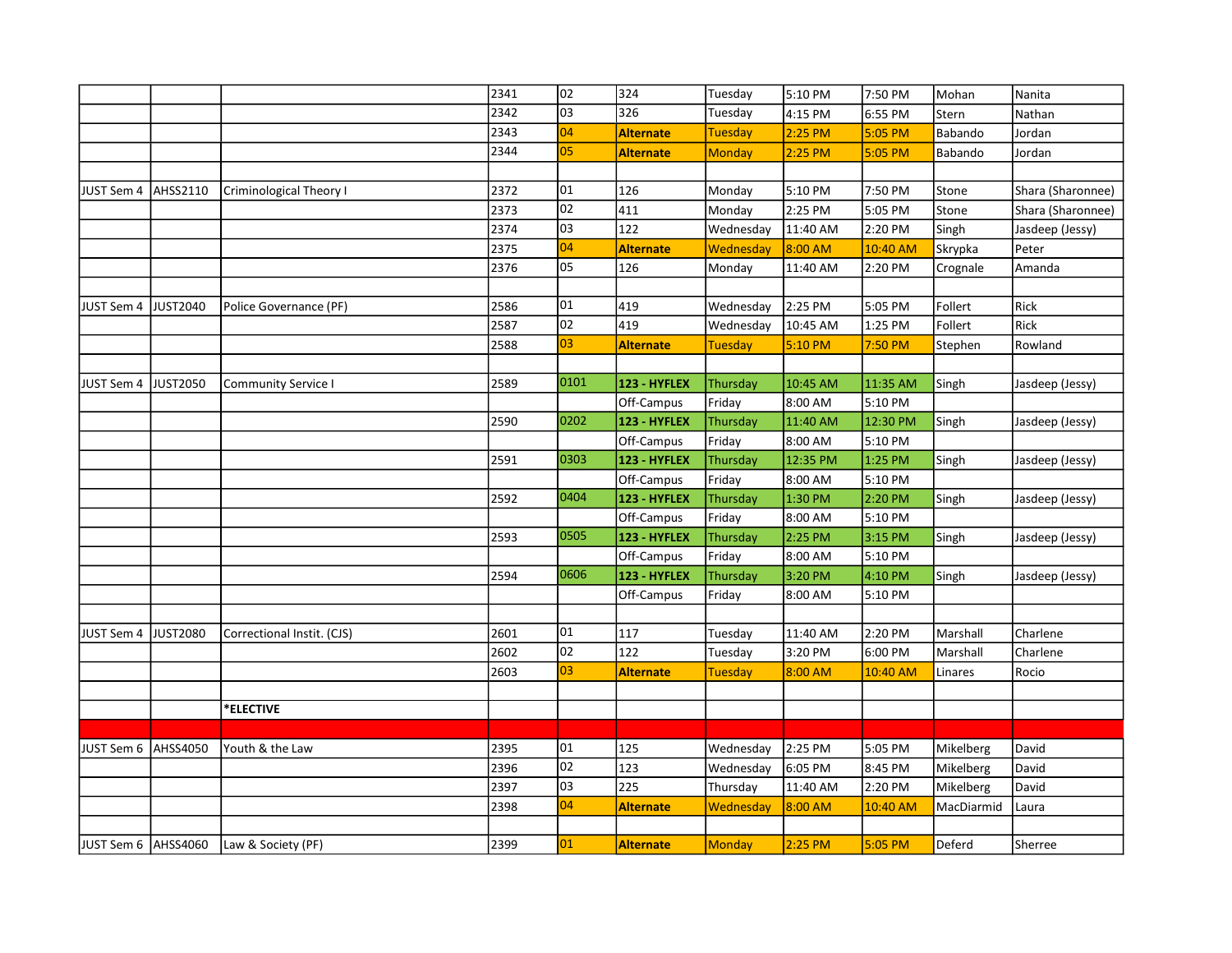|                   |                 |                                     | 2400 | 02   | <b>Alternate</b> | Monday        | $6:05$ PM | 8:45 PM  | Deferd     | Sherree         |
|-------------------|-----------------|-------------------------------------|------|------|------------------|---------------|-----------|----------|------------|-----------------|
|                   |                 |                                     |      |      |                  |               |           |          |            |                 |
| JUST Sem 6        | <b>JUST2060</b> | Physical Fitness Practicum. II (PF) | 2595 | 01   | <b>GYM</b>       | Thursday      | 8:00 AM   | 9:45 AM  | Rochester  | Sue             |
|                   |                 |                                     | 2596 | 02   | <b>GYM</b>       | Thursday      | 9:50 AM   | 11:35 AM | Rochester  | Sue             |
|                   |                 |                                     | 2597 | 03   | <b>GYM</b>       | Monday        | 8:00 AM   | 9:45 AM  | Rochester  | Sue             |
|                   |                 |                                     | 2598 | 04   | <b>GYM</b>       | Monday        | 9:50 AM   | 11:35 AM | Rochester  | Sue             |
|                   |                 |                                     | 2599 | 05   | <b>GYM</b>       | Tuesday       | 8:00 AM   | 9:45 AM  | Rochester  | Sue             |
|                   |                 |                                     | 2600 | 06   | GYM              | Tuesday       | 9:50 AM   | 11:35 AM | Rochester  | Sue             |
|                   |                 |                                     |      |      |                  |               |           |          |            |                 |
| JUST Sem 6        | JUST3030        | <b>Investigative Techniques</b>     | 2604 | 01   | <b>Alternate</b> | Thursday      | 1:30 PM   | 4:10 PM  | Irwin      | Irwin           |
|                   |                 |                                     | 2605 | 02   | <b>Alternate</b> | Thursday      | 5:10 PM   | 7:50 PM  | Irwin      | Irwin           |
|                   |                 |                                     | 2606 | 03   | 412              | Tuesday       | 3:20 PM   | 6:00 PM  | Gordon     | Oliver          |
|                   |                 |                                     | 2607 | 04   | 121              | Wednesday     | 11:40 AM  | 2:20 PM  | Remillard  | John            |
|                   |                 |                                     |      |      |                  |               |           |          |            |                 |
| JUST Sem 6        | <b>JUST3050</b> | <b>Community Service II</b>         | 2612 | 0101 | 125 - HYFLEX     | Monday        | 11:40 AM  | 12:30 PM | Singh      | Jasdeep (Jessy) |
|                   |                 |                                     |      |      |                  | Friday        | 8:00 AM   | 5:10 PM  |            |                 |
|                   |                 |                                     | 2613 | 0202 | 125 - HYFLEX     | Monday        | 12:35 PM  | 1:25 PM  | Singh      | Jasdeep (Jessy) |
|                   |                 |                                     |      |      |                  | Friday        | 8:00 AM   | 5:10 PM  |            |                 |
|                   |                 |                                     | 2614 | 0303 | 125 - HYFLEX     | Monday        | 1:30 PM   | 2:20 PM  | Singh      | Jasdeep (Jessy) |
|                   |                 |                                     |      |      |                  | Friday        | 8:00 AM   | 5:10 PM  |            |                 |
|                   |                 |                                     | 2615 | 0404 | 125 - HYFLEX     | Monday        | 2:25 PM   | 3:15 PM  | Singh      | Jasdeep (Jessy) |
|                   |                 |                                     |      |      |                  | Friday        | 8:00 AM   | 5:10 PM  |            |                 |
|                   |                 |                                     |      |      |                  |               |           |          |            |                 |
| JUST Sem 6        | JUST4100        | Restorative Justice (CJS)           | 2626 | 01   | 420              | Tuesday       | 8:00 AM   | 10:40 AM | Boytim     | Laurel          |
|                   |                 |                                     | 2627 | 02   | 420              | Tuesday       | 11:40 AM  | 2:20 PM  | Boytim     | Laurel          |
|                   |                 |                                     | 2628 | 03   | <b>Alternate</b> | <b>Monday</b> | 8:00 AM   | 10:40 AM | Mpindu     | Francis         |
|                   |                 |                                     |      |      |                  |               |           |          |            |                 |
|                   |                 | *ELECTIVE                           |      |      |                  |               |           |          |            |                 |
|                   |                 |                                     |      |      |                  |               |           |          |            |                 |
| JUST Sem 8        | AHSS4100        | Public Policy (PF)                  | 2401 | 01   | 225              | Monday        | 6:05 PM   | 8:45 PM  | Deckha     | Nitin           |
|                   |                 |                                     | 2402 | 02   | <b>Alternate</b> | Friday        | 8:00 AM   | 10:40 AM | Skrypka    | Peter           |
|                   |                 |                                     |      |      |                  |               |           |          |            |                 |
| JUST Sem 8        | JUST3040        | Police & Society                    | 2608 | 01   | 225              | Friday        | 8:00 AM   | 10:40 AM | Singh      | Jasdeep (Jessy) |
|                   |                 |                                     | 2609 | 02   | 225              | Friday        | 12:35 PM  | 3:15 PM  | Singh      | Jasdeep (Jessy) |
|                   |                 |                                     | 2610 | 03   | Alternate        | Monday        | $2:25$ PM | 5:05 PM  | Deckha     | Nitin           |
|                   |                 |                                     | 2611 | 04   | <b>Alternate</b> | Monday        | 8:00 AM   | 10:40 AM | Singh      | Jasdeep (Jessy) |
|                   |                 |                                     |      |      |                  |               |           |          |            |                 |
| <b>JUST Sem 8</b> | <b>JUST4010</b> | Justice Studies Seminar             | 2616 | 01   | <b>Alternate</b> | Friday        | 11:40 AM  | 2:20 PM  | Barenthin  | Glenn           |
|                   |                 |                                     | 2617 | 02   | <b>Alternate</b> | Friday        | 8:00 AM   | 10:40 AM | Barenthin  | Glenn           |
|                   |                 |                                     | 2618 | 03   | 419              | Thursday      | 11:40 AM  | 2:20 PM  | MacDiarmid | Laura           |